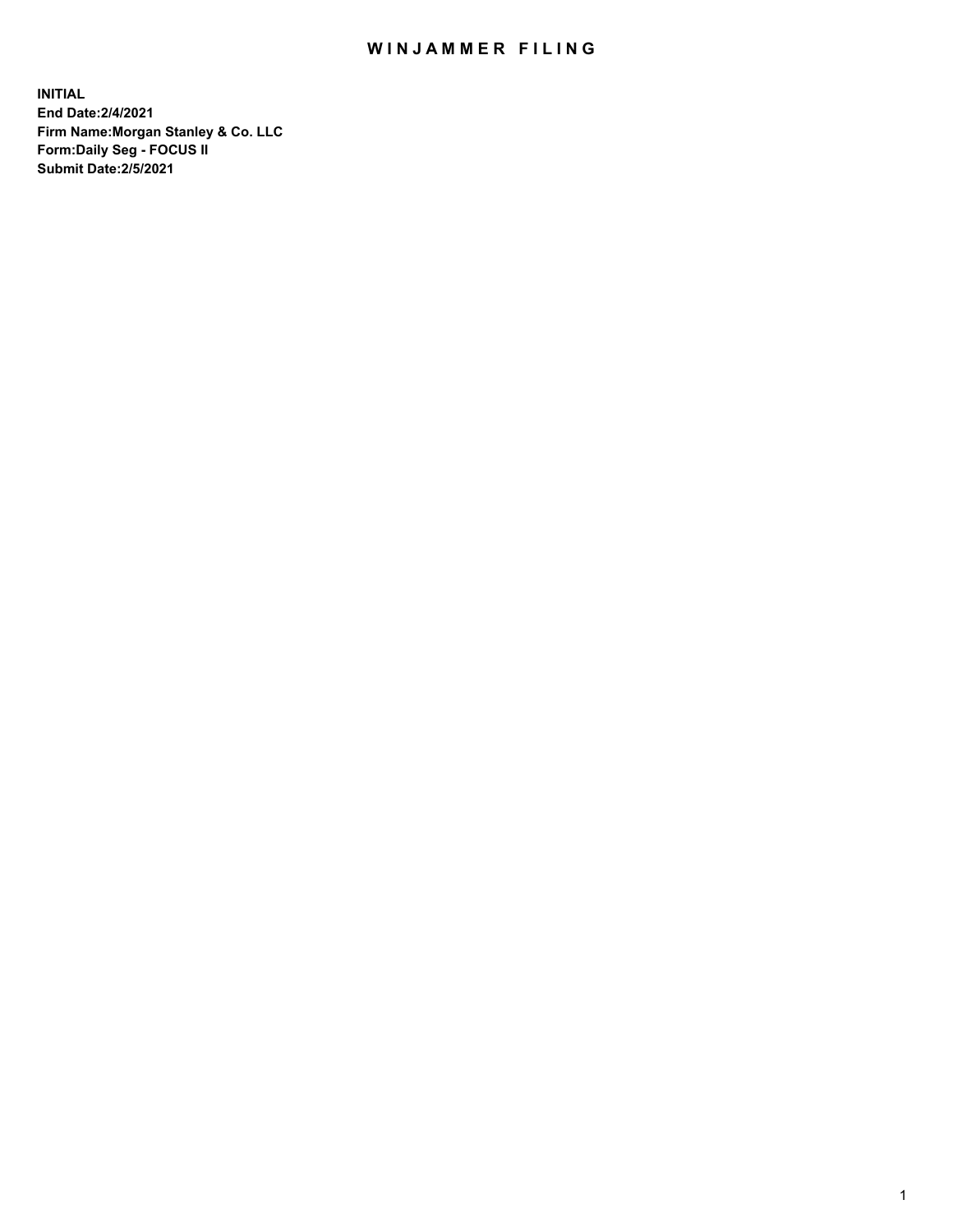**INITIAL End Date:2/4/2021 Firm Name:Morgan Stanley & Co. LLC Form:Daily Seg - FOCUS II Submit Date:2/5/2021 Daily Segregation - Cover Page**

| Name of Company                                                                                                                                                                                                                                                                                                                | <b>Morgan Stanley &amp; Co. LLC</b>                     |
|--------------------------------------------------------------------------------------------------------------------------------------------------------------------------------------------------------------------------------------------------------------------------------------------------------------------------------|---------------------------------------------------------|
| <b>Contact Name</b>                                                                                                                                                                                                                                                                                                            | <b>Ikram Shah</b>                                       |
| <b>Contact Phone Number</b>                                                                                                                                                                                                                                                                                                    | 212-276-0963                                            |
| <b>Contact Email Address</b>                                                                                                                                                                                                                                                                                                   | Ikram.shah@morganstanley.com                            |
| FCM's Customer Segregated Funds Residual Interest Target (choose one):<br>a. Minimum dollar amount: ; or<br>b. Minimum percentage of customer segregated funds required:% ; or<br>c. Dollar amount range between: and; or                                                                                                      | 235,000,000<br><u>0</u><br><u>00</u>                    |
| d. Percentage range of customer segregated funds required between:% and%.<br>FCM's Customer Secured Amount Funds Residual Interest Target (choose one):                                                                                                                                                                        | 0 <sup>0</sup>                                          |
| a. Minimum dollar amount: ; or<br>b. Minimum percentage of customer secured funds required:%; or<br>c. Dollar amount range between: and; or<br>d. Percentage range of customer secured funds required between: % and %.                                                                                                        | 140,000,000<br><u>0</u><br><u>0 0</u><br>0 <sub>0</sub> |
| FCM's Cleared Swaps Customer Collateral Residual Interest Target (choose one):<br>a. Minimum dollar amount: ; or<br>b. Minimum percentage of cleared swaps customer collateral required:% ; or<br>c. Dollar amount range between: and; or<br>d. Percentage range of cleared swaps customer collateral required between:% and%. | 92,000,000<br><u>0</u><br>0 Q<br>0 <sub>0</sub>         |

Attach supporting documents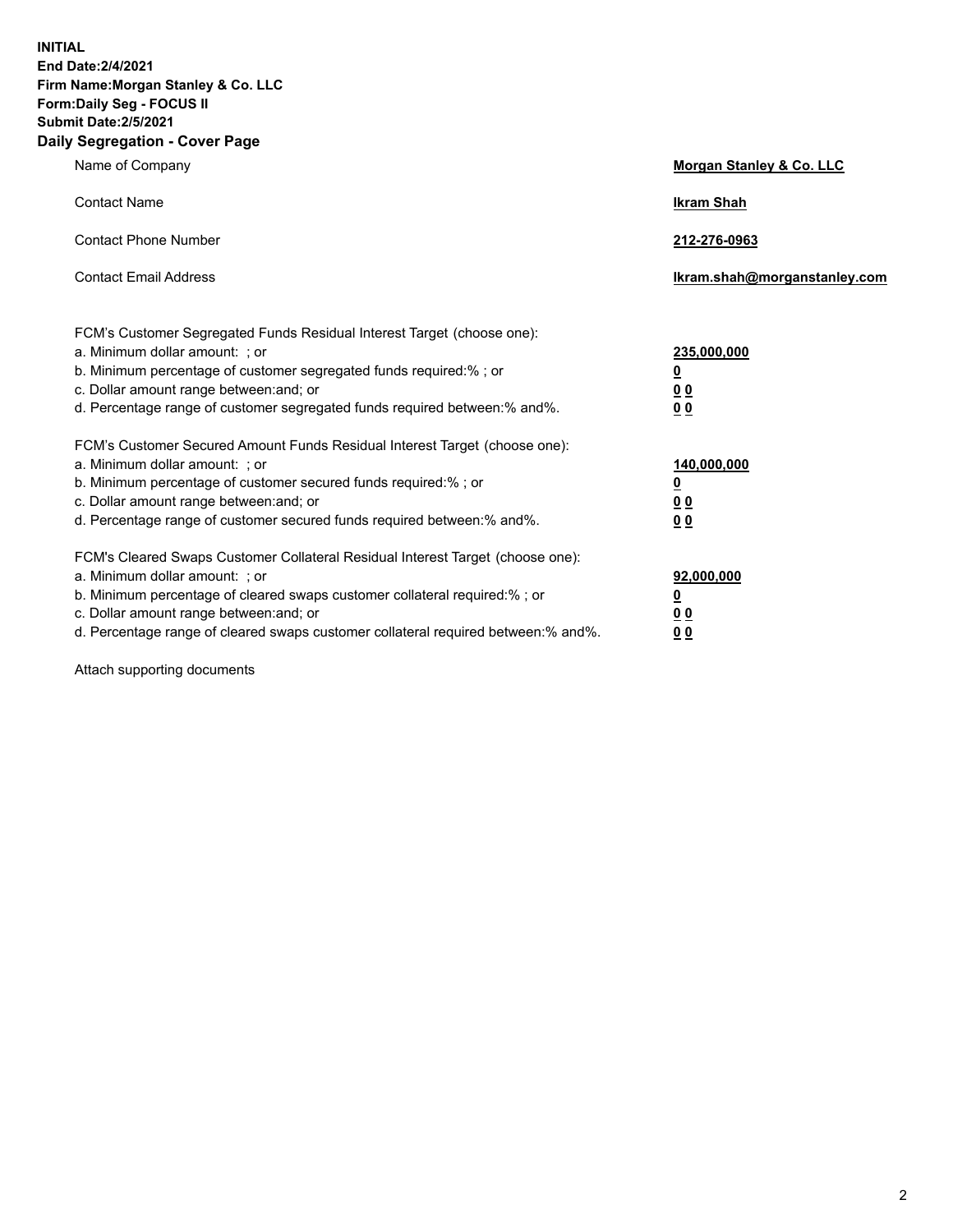## **INITIAL End Date:2/4/2021 Firm Name:Morgan Stanley & Co. LLC Form:Daily Seg - FOCUS II Submit Date:2/5/2021 Daily Segregation - Secured Amounts** Foreign Futures and Foreign Options Secured Amounts Amount required to be set aside pursuant to law, rule or regulation of a foreign government or a rule of a self-regulatory organization authorized thereunder 1. Net ledger balance - Foreign Futures and Foreign Option Trading - All Customers A. Cash **4,458,334,689** [7315] B. Securities (at market) **2,296,585,105** [7317] 2. Net unrealized profit (loss) in open futures contracts traded on a foreign board of trade **529,813,867** [7325] 3. Exchange traded options a. Market value of open option contracts purchased on a foreign board of trade **12,120,923** [7335] b. Market value of open contracts granted (sold) on a foreign board of trade **-10,978,146** [7337] 4. Net equity (deficit) (add lines 1. 2. and 3.) **7,285,876,438** [7345] 5. Account liquidating to a deficit and account with a debit balances - gross amount **36,552,469** [7351] Less: amount offset by customer owned securities **-31,878,899** [7352] **4,673,570** 6. Amount required to be set aside as the secured amount - Net Liquidating Equity Method (add lines 4 and 5) 7. Greater of amount required to be set aside pursuant to foreign jurisdiction (above) or line 6. FUNDS DEPOSITED IN SEPARATE REGULATION 30.7 ACCOUNTS 1. Cash in banks A. Banks located in the United States **639,324,194** [7500] B. Other banks qualified under Regulation 30.7 **765,883,181** [7520] **1,405,207,375** 2. Securities A. In safekeeping with banks located in the United States **402,473,658** [7540] B. In safekeeping with other banks qualified under Regulation 30.7 **22,036,191** [7560] **424,509,849** 3. Equities with registered futures commission merchants A. Cash **21,795,125** [7580] B. Securities **0** [7590] C. Unrealized gain (loss) on open futures contracts **368,792** [7600] D. Value of long option contracts **0** [7610] E. Value of short option contracts **0** [7615] **22,163,917** [7620] 4. Amounts held by clearing organizations of foreign boards of trade A. Cash **0** [7640] B. Securities **0** [7650] C. Amount due to (from) clearing organization - daily variation **0** [7660] D. Value of long option contracts **0** [7670] E. Value of short option contracts **0** [7675] **0** [7680] 5. Amounts held by members of foreign boards of trade A. Cash **3,250,807,678** [7700]

- 
- C. Unrealized gain (loss) on open futures contracts **529,445,075** [7720]
- D. Value of long option contracts **12,120,923** [7730]
- E. Value of short option contracts **-10,978,146** [7735] **5,653,470,786**
- 6. Amounts with other depositories designated by a foreign board of trade **0** [7760]
- 7. Segregated funds on hand **0** [7765]
- 8. Total funds in separate section 30.7 accounts **7,505,351,927** [7770]
- 9. Excess (deficiency) Set Aside for Secured Amount (subtract line 7 Secured Statement Page 1 from Line 8)
- 10. Management Target Amount for Excess funds in separate section 30.7 accounts **140,000,000** [7780]
- 11. Excess (deficiency) funds in separate 30.7 accounts over (under) Management Target **74,801,919** [7785]

**0** [7305]

[7354] **7,290,550,008** [7355]

**7,290,550,008** [7360]

[7530]

[7570]

 B. Securities **1,872,075,256** [7710] [7740] **214,801,919** [7380]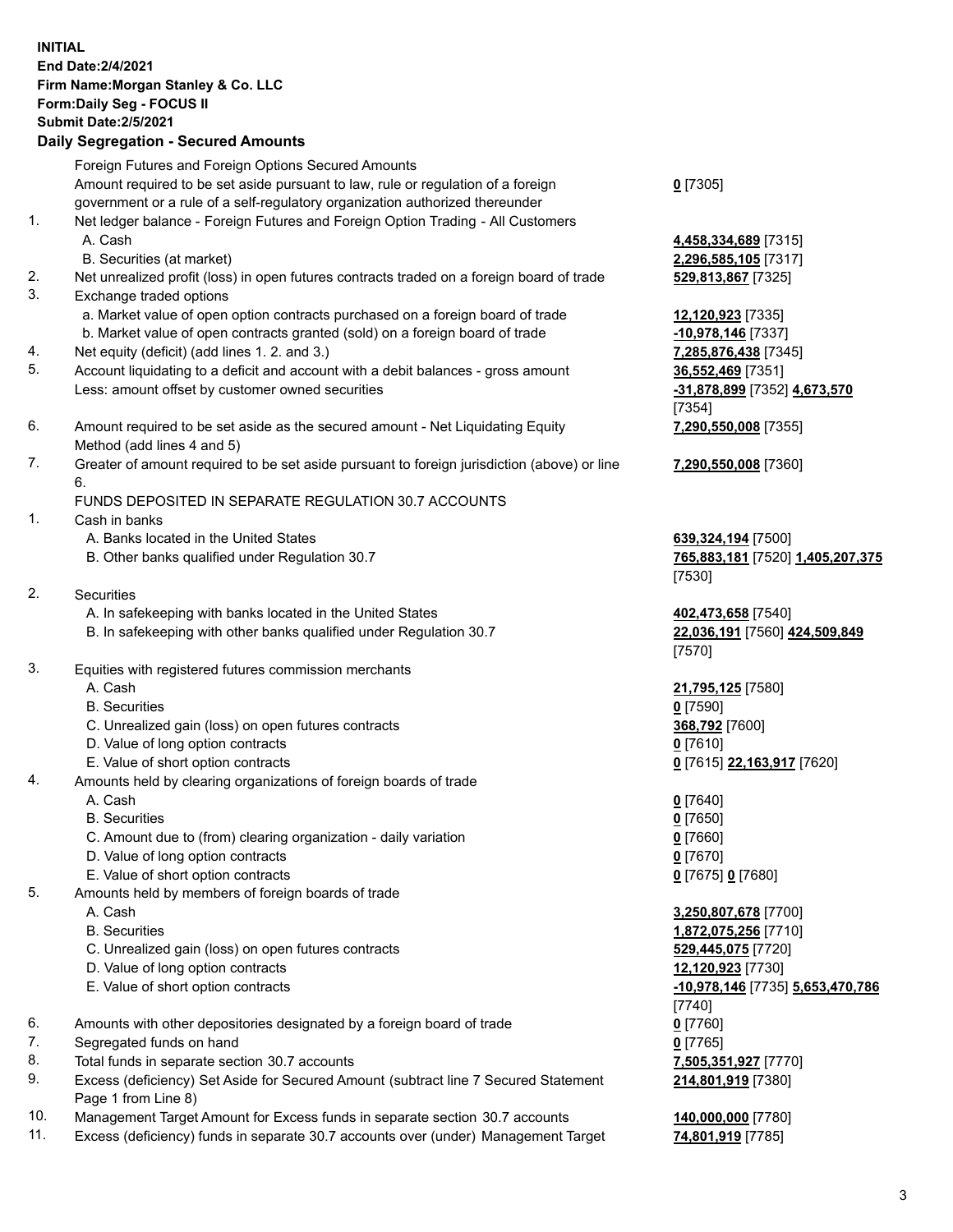|     | <b>INITIAL</b><br>End Date: 2/4/2021<br>Firm Name: Morgan Stanley & Co. LLC<br>Form: Daily Seg - FOCUS II<br><b>Submit Date: 2/5/2021</b> |                               |
|-----|-------------------------------------------------------------------------------------------------------------------------------------------|-------------------------------|
|     | Daily Segregation - Segregation Statement                                                                                                 |                               |
|     | SEGREGATION REQUIREMENTS(Section 4d(2) of the CEAct)                                                                                      |                               |
| 1.  | Net ledger balance                                                                                                                        |                               |
|     | A. Cash                                                                                                                                   | 16,283,997,213 [7010]         |
|     | B. Securities (at market)                                                                                                                 | 8,371,533,796 [7020]          |
| 2.  | Net unrealized profit (loss) in open futures contracts traded on a contract market                                                        | 988,735,547 [7030]            |
| 3.  | Exchange traded options                                                                                                                   |                               |
|     | A. Add market value of open option contracts purchased on a contract market                                                               | 629,458,932 [7032]            |
|     | B. Deduct market value of open option contracts granted (sold) on a contract market                                                       | -391,058,419 [7033]           |
| 4.  | Net equity (deficit) (add lines 1, 2 and 3)                                                                                               | 25,882,667,069 [7040]         |
| 5.  | Accounts liquidating to a deficit and accounts with                                                                                       |                               |
|     | debit balances - gross amount                                                                                                             | 483,551,822 [7045]            |
|     | Less: amount offset by customer securities                                                                                                | -474,657,738 [7047] 8,894,084 |
|     |                                                                                                                                           | [7050]                        |
| 6.  | Amount required to be segregated (add lines 4 and 5)                                                                                      | 25,891,561,153 [7060]         |
|     | FUNDS IN SEGREGATED ACCOUNTS                                                                                                              |                               |
| 7.  | Deposited in segregated funds bank accounts                                                                                               |                               |
|     | A. Cash                                                                                                                                   | 4,413,354,729 [7070]          |
|     | B. Securities representing investments of customers' funds (at market)                                                                    | $0$ [7080]                    |
|     | C. Securities held for particular customers or option customers in lieu of cash (at<br>market)                                            | 1,047,458,819 [7090]          |
| 8.  | Margins on deposit with derivatives clearing organizations of contract markets                                                            |                               |
|     | A. Cash                                                                                                                                   | 12,974,648,556 [7100]         |
|     | B. Securities representing investments of customers' funds (at market)                                                                    | $0$ [7110]                    |
|     | C. Securities held for particular customers or option customers in lieu of cash (at                                                       | 7,324,074,977 [7120]          |
|     | market)                                                                                                                                   |                               |
| 9.  | Net settlement from (to) derivatives clearing organizations of contract markets                                                           | 271,499,404 [7130]            |
| 10. | Exchange traded options                                                                                                                   |                               |
|     | A. Value of open long option contracts                                                                                                    | 629,458,932 [7132]            |
|     | B. Value of open short option contracts                                                                                                   | -391,058,419 [7133]           |
| 11. | Net equities with other FCMs                                                                                                              |                               |
|     | A. Net liquidating equity                                                                                                                 | 7,260,399 [7140]              |
|     | B. Securities representing investments of customers' funds (at market)                                                                    | $0$ [7160]                    |
|     | C. Securities held for particular customers or option customers in lieu of cash (at<br>market)                                            | $0$ [7170]                    |
| 12. | Segregated funds on hand                                                                                                                  | $0$ [7150]                    |
| 13. | Total amount in segregation (add lines 7 through 12)                                                                                      | 26,276,697,397 [7180]         |
| 14. | Excess (deficiency) funds in segregation (subtract line 6 from line 13)                                                                   | 385,136,244 [7190]            |
| 15  | concernent Terret Amount for Excess funds in conregation                                                                                  | <b>225 000 000 174041</b>     |

15. Management Target Amount for Excess funds in segregation<br>16. Excess (deficiency) funds in segregation over (under) Manag Excess (deficiency) funds in segregation over (under) Management Target Amount Excess

**150,136,244** [7198]